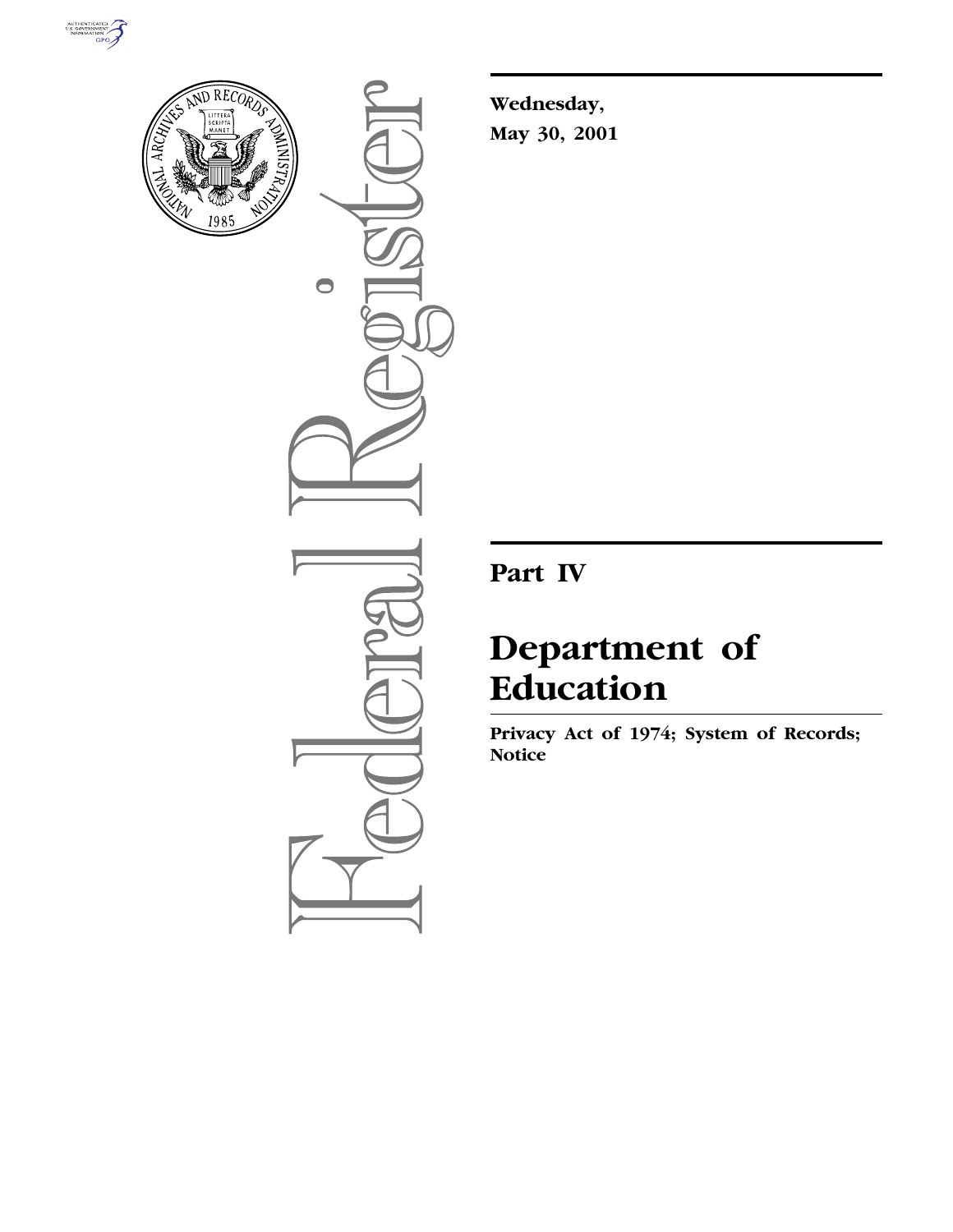# **DEPARTMENT OF EDUCATION**

# **Privacy Act of 1974; System of Records**

**AGENCY:** Student Financial Assistance, Department of Education.

**ACTION:** Notice of a new system of records.

**SUMMARY:** In accordance with the Privacy Act of 1974, as amended, the Department of Education (ED) publishes this notice of a new system of records entitled ''Student Authentication Network Audit File (18–11–10).'' The system will contain information on individuals who have had, or attempted to have, their identity authenticated for the purpose of electronically completing and signing promissory notes and other documents under the Student Financial Assistance Programs authorized by Title IV of the Higher Education Act of 1965, as amended. The information maintained by the system includes the individual's name, Social Security Number, date of birth, and systemgenerated identifiers. The Department seeks comment on this new system of records described in this notice, in accordance with the requirements of the Privacy Act.

**DATES:** We must receive your comments on the proposed routine uses for this system of records included in this notice on or before June 29, 2001. The Department filed a report describing the new system of records covered by this notice with the Chair of the Committee on Governmental Affairs of the Senate, the Chair of the Committee on Government Reform and Oversight of the House, and the Administrator of the Office of Information and Regulatory Affairs, Office of Management and Budget (OMB) on May 24, 2001. This new system of records will become effective at the later date of: (1) The expiration of the 30-day period for OMB review on June 23, 2001, unless OMB gives specific notice within the 30 days that the system is not approved for implementation or requests an additional 10 days for its review; or (2) June 29, 2001, unless the routine uses in the system of records need to be changed as a result of public comment or OMB review.

**ADDRESSES:** Address all comments about the routine uses in this system of records to Neil Sattler, Office of Chief Information Officer, Student Financial Assistance, U.S. Department of Education, 400 Maryland Avenue, SW., Portals Building, room 604, Washington, DC 20202–5132. Telephone: (202) 205– 4348. If you prefer to send comments

through the Internet, use the following address: E ID@ed.gov.

You must include the term ''Student Authentication System of Records'' in the subject line of the electronic message.

During and after the comment period, you may inspect all comments about this notice in room 604, Portals Building, 1250 Maryland Avenue, SW., Washington, DC, between the hours of 8 a.m. and 4:30 p.m., Eastern time, Monday through Friday of each week except Federal holidays.

# **Assistance to Individuals With Disabilities in Reviewing the Comments on the Routine Uses in the System of Records**

On request, we supply an appropriate aid, such as a reader or print magnifier, to an individual with a disability who needs assistance to review the comments or other documents in the public rulemaking record for this notice. If you want to schedule an appointment for this type of aid, you may call (202) 205–8113 or (202) 260–9895. If you use a TDD, you may call the Federal Information Relay Service at 1–800– 877–8339.

**FOR FURTHER INFORMATION CONTACT:** Neil Sattler, Office of the Chief Information Officer, U.S. Department of Education, Student Financial Assistance, 400 Maryland Avenue, SW., Portals Building, room 604, Washington, DC 20202–5132. Telephone: (202) 205– 4348. If you use a telecommunications device for the deaf (TDD), you may call the Federal Information Relay Service (FIRS) at 1–800–877–8339.

Individuals with disabilities may obtain this document in an alternative format (e.g., Braille, large print, audiotape, or computer diskette) on request to the contact person listed in the preceding paragraph.

# **Introduction**

The Privacy Act (5 U.S.C. 552a) requires the Department to publish in the **Federal Register** this notice of a new system of records managed by the Department. The Department's regulations implementing the Act are contained in the Code of Federal Regulations (CFR) in 34 CFR part 5b.

The Privacy Act applies to information about individuals that contain individually identifiable information and that may be retrieved by a unique identifier associated with each individual, such as a name or Social Security Number. The information about each individual is called a ''record'' and the system, whether manual or computer-based, is called a ''system of records.'' The

Privacy Act requires each agency to publish notices of systems of records in the **Federal Register** and to prepare reports to the Office of Management and Budget (OMB) whenever the agency publishes a new system of records.

# **Electronic Access to This Document**

You may view this document, as well as all other Department of Education documents published in the **Federal Register**, in text or Adobe Portable Document Format (PDF) on the Internet at the following site: http:// www.ed.gov/legislation/FedRegister.

To use PDF you must have Adobe Acrobat Reader, which is available free at this site. If you have questions about using PDF, call the U.S. Government Printing Office (GPO), toll free, at 1– 888–293–6498; or in the Washington, DC area at (202) 512–1530.

**Note:** The official version of this document is the document published in the **Federal Register**. Free Internet access to the official edition of the **Federal Register** and the Code of Federal Regulations is available on GPO Access at: http:// www.access.gpo.gov/nara/ index.html.

Dated: May 24, 2001.

# **Greg Woods,**

*Chief Operating Officer, Student Financial Assistance.*

For the reasons discussed in the preamble, the Chief Operating Officer, Student Financial Assistance, U.S. Department of Education publishes notice of a new system of records to read as follows:

# **18–11–10**

#### **SYSTEM NAME:**

Student Authentication Network Audit File.

# **SECURITY CLASSIFICATION:**

None.

## **SYSTEM LOCATION:**

The Student Authentication Network Audit File is located at NCS Pearson, 2510 North Dodge Street, Iowa City, Iowa 52245.

# **CATEGORIES OF INDIVIDUALS COVERED BY THE SYSTEM:**

This system contains records (i.e., an audit file) on individuals who have had, or attempted to have, their identity verified for the purpose of electronically completing and signing promissory notes and other documents in connection with applying for or obtaining aid, or carrying out other activities under the Student Financial Assistance Programs authorized by Title IV of the Higher Education Act of 1965, as amended.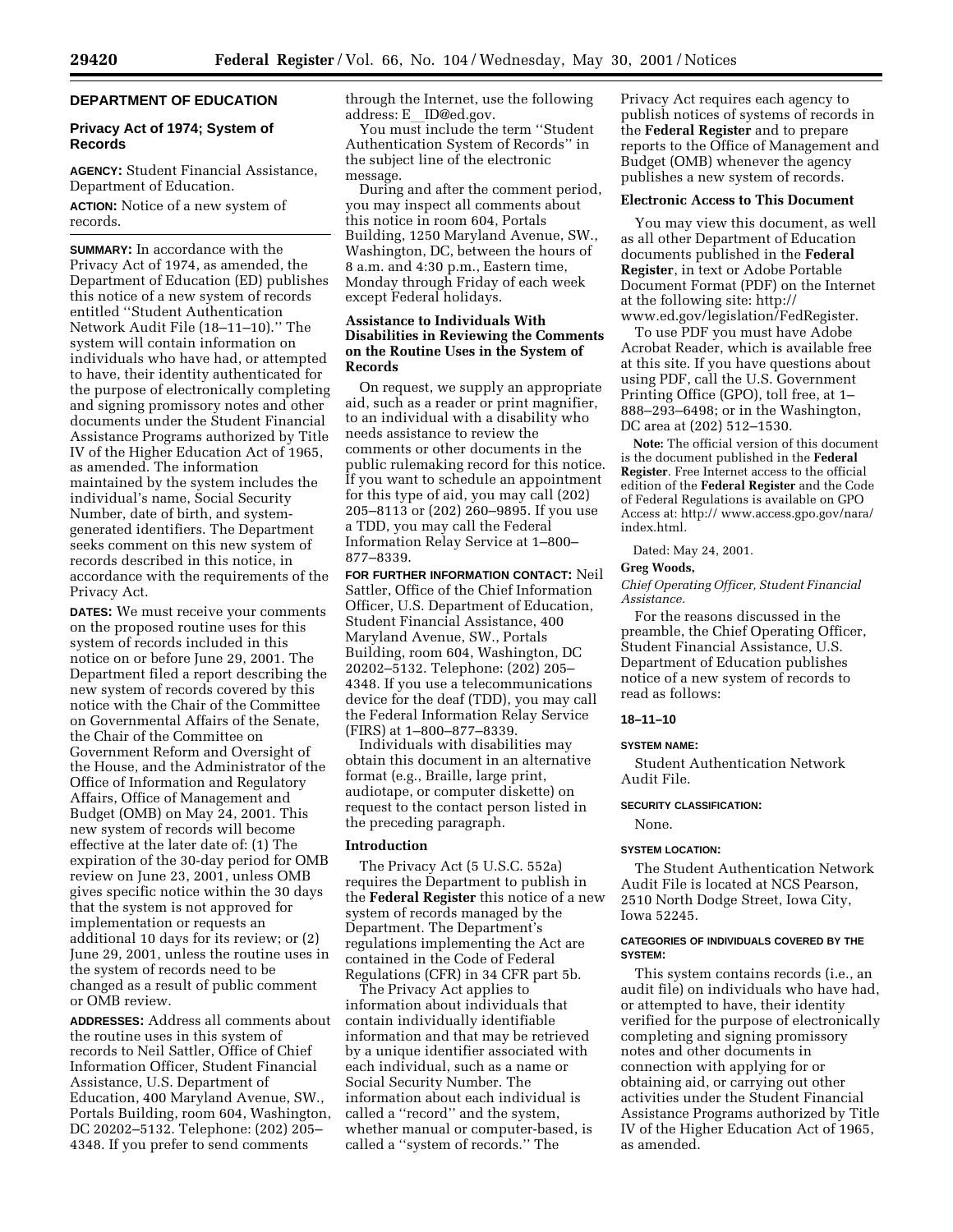## **CATEGORIES OF RECORDS IN THE SYSTEM:**

This system contains records including an individual's Social Security Number; date of birth; first and last names; user code (i.e., the Department, lenders, schools, guarantee agencies and holders of Federal student loans) identifying the entity seeking to verify the individual's identity; data provided by the user that may subsequently be used for auditing or other internal purposes of the user); an action code documenting the ''affirmed'' or ''denied'' verification response the system receives from the Department's Personal Identification Number (PIN) database; a unique identifier comprising a system-generated sequence number; and, the date and time the individual's identity is authenticated against the Department's PIN database.

#### **AUTHORITY FOR MAINTENANCE OF THE SYSTEM:**

The Higher Education Act of 1965, as amended, (20 U.S.C. 1092b).

# **PURPOSE(S):**

The information contained in the records maintained in this system is used for the purposes of verifying the identity of the individual, enforcing the conditions and terms of the loan, permitting the servicing and collecting of the loan, investigating possible fraud and verifying compliance with program regulations, initiating legal action against an individual involved in program fraud, abuse, or noncompliance, and enforcing Title IV requirements against schools, lenders, and guaranty agencies.

## **ROUTINE USES OF RECORDS MAINTAINED IN THE SYSTEM, INCLUDING CATEGORIES OF USERS AND THE PURPOSES OF SUCH USES:**

The Department of Education (Department) may disclose information contained in a record in this system of records under the routine uses listed in this system of records without the consent of the individual if the disclosure is compatible with the purposes for which the record was collected. These disclosures may be made on a case-by-case basis or, if the Department has complied with the computer matching requirements of the Act, under a computer matching agreement.

(1) *Program Disclosures.* The Department may disclose information from this system to Federal, State, or local agencies, private parties such as relatives, present and former employers and creditors, business and personal associates, guaranty agencies, educational and financial agencies or institutions, contractors and hearing officials for the following purposes:

(a) To verify the identity of the individual;

(b) To enforce the conditions or terms of the loan;

(c) To permit servicing, collecting, or accepting the loan;

(d) To investigate possible fraud and verify compliance with program regulations;

(e) To prepare for litigation or to litigate collection service and audit;

(f) To initiate a limitation, suspension, and termination (LS&T) or debarment or suspension action;

(g) To ensure Title IV requirements are met by schools, lenders, and guaranty agencies; and

(h) To investigate complaints, update files, and correct errors.

(2) *Disclosure for Use by Other Law Enforcement Agencies.* The Department may disclose information to any Federal, State, local, or foreign agency or other public authority responsible for enforcing, investigating, or prosecuting violations of administrative, civil, or criminal law or regulation if that information is relevant to any enforcement, regulatory, investigative, or prosecutive responsibility within the receiving entity's jurisdiction.

(3) *Enforcement Disclosure.* In the event that information in this system of records indicates, either on its face or in connection with other information, a violation or potential violation of any applicable statute, regulation, or order of a competent authority, the Department may disclose the relevant records to the appropriate agency, whether foreign, Federal, State, Tribal, or local, charged with the responsibility of investigating or prosecuting that violation or charged with enforcing or implementing the statute, Executive order, rule, regulation, or order issued pursuant thereto.

(4) *Litigation and Alternative Dispute Resolution (ADR) Disclosures.*

(a) *Introduction.* In the event that one of the parties listed below is involved in litigation or ADR, or has an interest in litigation ADR, the Department may disclose certain records to the parties described in paragraphs (b), (c), and (d) of this routine use under the conditions specified in those paragraphs:

(i) The Department of Education, or any component of the Department; or

(ii) Any Department employee in his or her official capacity; or

(iii) Any Department employee in his or her individual capacity if the Department of Justice (DOJ) has agreed to provide or arrange for representation for the employee;

(iv) Any Department employee in his or her individual capacity where the

agency has agreed to represent the employee; or

(v) The United States where the Department determines that the litigation is likely to affect the Department or any of its components.

(b) *Disclosure to the DOJ.* If the Department determines that disclosure of certain records to the DOJ is relevant and necessary to litigation or ADR, the Department may disclose those records as a routine use to the DOJ.

(c) *Administrative Disclosures.* If the Department determines that disclosure of certain records to an adjudicative body before which the Department is authorized to appear, an individual or entity designated by the Department or otherwise empowered to resolve or mediate disputes is relevant and necessary to the administrative litigation, the Department may disclose those records as a routine use to the adjudicative body, individual, or entity.

(d) *Parties, counsels, representatives and witnesses.* If the Department determines that disclosure of certain records to a party, counsel, representative or witness in an administrative proceeding is relevant and necessary to the litigation, the Department may disclose those records as a routine use to the party, counsel, representative or witness.

(5) *Employment, Benefit, and Contracting Disclosure.*

(a) *For Decisions by the Department.* The Department may disclose a record to a Federal, State, or local agency maintaining civil, criminal, or other relevant enforcement or other pertinent records, or to another public authority or professional organization, if necessary to obtain information relevant to a Department decision concerning the hiring or retention of an employee or other personnel action, the issuance of a security clearance, the letting of a contract, or the issuance of a license, grant, or other benefit.

(b) *For Decisions by Other Public Agencies and Professional Organizations.* The Department may disclose a record to a Federal, State, local, or foreign agency or other public authority or professional organization, in connection with the hiring or retention of an employee or other personnel action, the issuance of a security clearance, the reporting of an investigation of an employee, the letting of a contract, or the issuance of a license, grant, or other benefit, to the extent that the record is relevant and necessary to the receiving entity's decision on the matter.

(6) *Employee Grievance, Complaint or Conduct Disclosure.* The Department may disclose a record in this system of